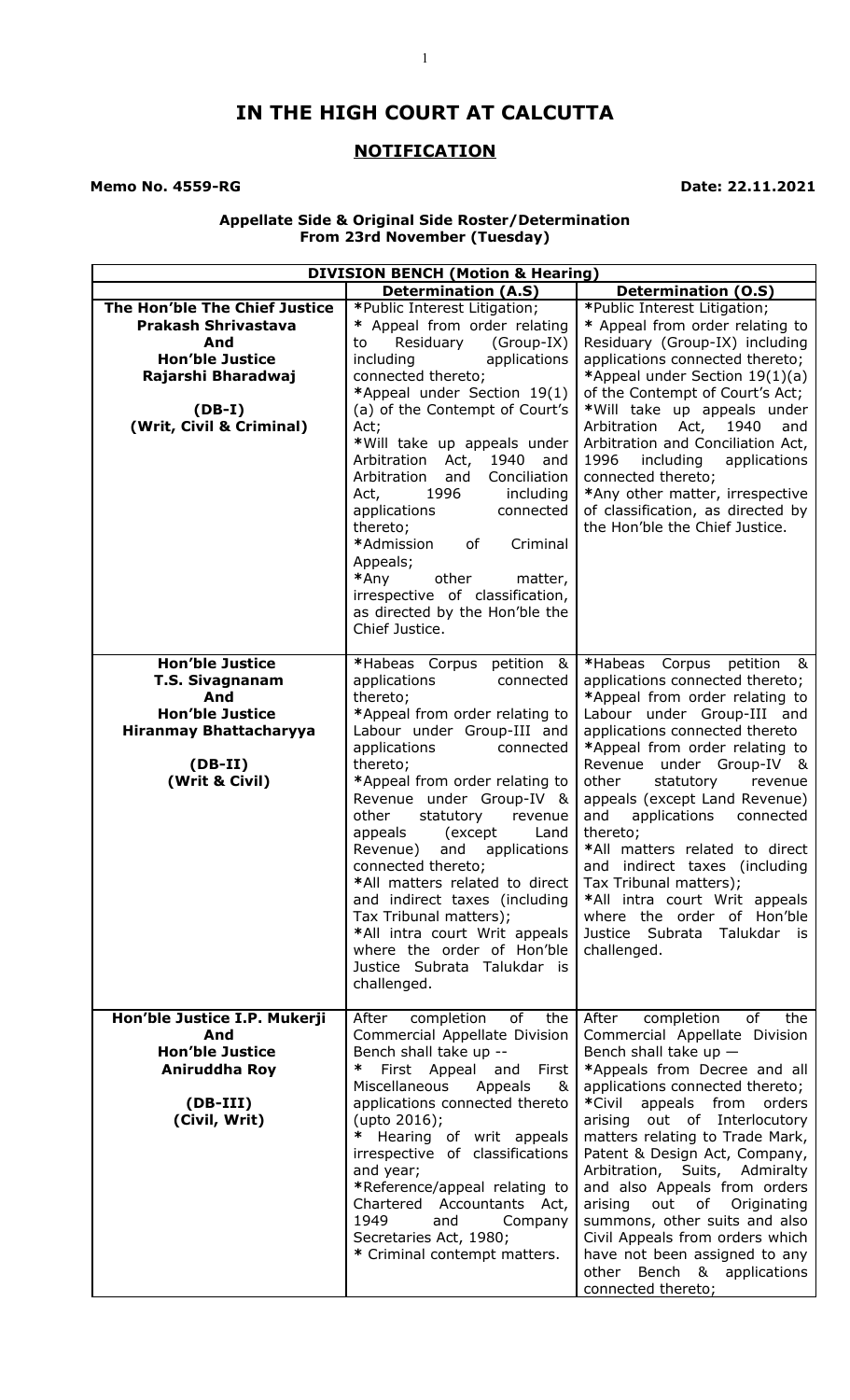| <b>Hon'ble Justice Harish Tandon</b><br>And<br><b>Hon'ble Justice</b><br><b>Rabindranath Samanta</b><br>$(DB-IV)$                           | * Admission of Appeals under<br>Order XLI Rule 11 of the Code<br>of Civil<br>Procedure,<br>1908<br>applications<br>including<br>connected<br>thereto<br>(upto<br>$2016$ ;                                                                                                                                                                                                                                                                                                                                                                                                                                  | ∗<br>of writ appeals<br>Hearing<br>of classifications<br>irrespective<br>and year;<br>*Reference/appeal relating to<br>Chartered<br>Accountants<br>Act,<br>1949 and Company Secretaries<br>Act, 1980;<br>* Criminal contempt matters.<br>* Matters relating to Tribunals<br>under Articles 323A and 323B<br>of the Constitution of India<br>including<br>applications<br>connected thereto (excluding<br>tax matters); |
|---------------------------------------------------------------------------------------------------------------------------------------------|------------------------------------------------------------------------------------------------------------------------------------------------------------------------------------------------------------------------------------------------------------------------------------------------------------------------------------------------------------------------------------------------------------------------------------------------------------------------------------------------------------------------------------------------------------------------------------------------------------|------------------------------------------------------------------------------------------------------------------------------------------------------------------------------------------------------------------------------------------------------------------------------------------------------------------------------------------------------------------------------------------------------------------------|
| (Civil & Writ)                                                                                                                              | * Matters relating to Tribunals<br>under Articles 323A and 323B<br>of the Constitution of India<br>including<br>applications<br>connected thereto (excluding<br>tax matters);<br>* Matters under Section 27 of<br>Electricity<br>Regulatory<br>the<br>Commission<br>1998<br>Act,<br>including<br>applications<br>connected thereto;<br>* Appeal from order relating<br>to Education under Group-II<br>and applications connected<br>thereto;<br>* Lawazima Matters.                                                                                                                                        | * Matters under Section 27 of<br>the<br>Electricity<br>Regulatory<br>Commission Act, 1998 including<br>applications connected thereto;<br>* Appeal from order relating to<br>Education under Group-II and<br>applications connected thereto.                                                                                                                                                                           |
| <b>Hon'ble Justice Soumen Sen</b><br>And<br><b>Hon'ble Justice</b><br>Ajoy Kumar Mukherjee<br>$(DB-V)$<br>(Civil)<br><b>Hon'ble Justice</b> | * Admission of Appeals under<br>Order XLI Rule 11 of the Code<br>Civil<br>Procedure,<br>1908<br>of<br>including<br>applications<br>connected<br>thereto<br>(2017<br>onwards);<br>∗<br>First Appeal<br>First<br>and<br><b>Miscellaneous</b><br>Appeals<br>&<br>applications connected thereto<br>$(2017$ onwards);<br>* Matrimonial & Family Court<br>Appeals & matters relating to<br>Guardianship<br>including<br>applications<br>connected<br>thereto;<br>* Admission of Appeals under<br>Section 30 of the Employees'<br>Compensation Act, 1923;<br>* Lawazima matters.<br>*Hearing of Criminal Appeals |                                                                                                                                                                                                                                                                                                                                                                                                                        |
| Joymalya Bagchi<br>And<br><b>Hon'ble Justice</b><br><b>Bivas Pattanayak</b><br>$(DB-VI)$<br>(Criminal)                                      | including<br>applications<br>for<br>suspension of sentence in<br>pending appeals and other<br>applications<br>connected<br>thereto;<br>* Hearing of Death Reference<br>cases;<br>*Anticipatory<br>Bail<br>under<br>Section 438 of the Code of<br>Criminal Procedure including<br>modification / cancellation,<br>relaxation of conditions of bail<br>(upto 2020);<br>*Bail under Section 439 of the<br>Code of Criminal Procedure<br>including<br>modification<br>cancellation,<br>of<br>relaxation                                                                                                        |                                                                                                                                                                                                                                                                                                                                                                                                                        |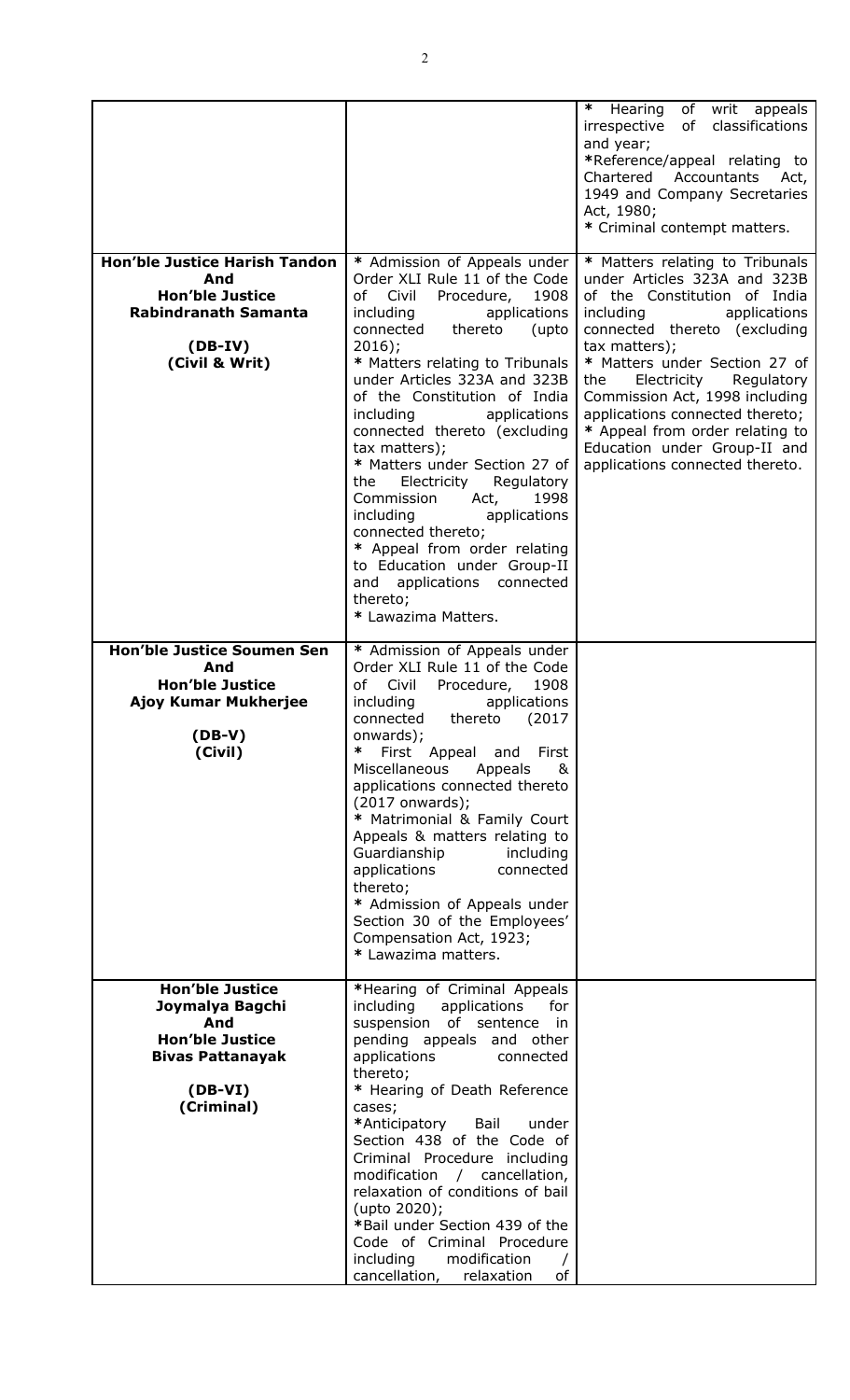|                                                                                                                                       | conditions of bail (upto 2020).                                                                                                                                                                                                                                                                                                                                                                                                                                                                                                                                      |                                                                                                                                                                                                                                                                                                                                                                                                                                                                                                                                             |
|---------------------------------------------------------------------------------------------------------------------------------------|----------------------------------------------------------------------------------------------------------------------------------------------------------------------------------------------------------------------------------------------------------------------------------------------------------------------------------------------------------------------------------------------------------------------------------------------------------------------------------------------------------------------------------------------------------------------|---------------------------------------------------------------------------------------------------------------------------------------------------------------------------------------------------------------------------------------------------------------------------------------------------------------------------------------------------------------------------------------------------------------------------------------------------------------------------------------------------------------------------------------------|
|                                                                                                                                       |                                                                                                                                                                                                                                                                                                                                                                                                                                                                                                                                                                      |                                                                                                                                                                                                                                                                                                                                                                                                                                                                                                                                             |
| <b>Hon'ble Justice</b><br>Subrata Talukdar<br>And<br>Hon'ble Justice Krishna Rao<br>(DB-VII)<br>(Writ)                                | * Appeal from order relating<br>Service<br>(Group-VI)<br>to<br>including<br>applications<br>connected thereto;<br>* Appeal from order relating<br>Transport<br>to<br>&<br>Telecommunication<br>(Group-<br>including<br>applications<br>$VII$ )<br>connected thereto;<br>* Appeal from order relating<br>to Regulation of Industries &<br>Essential<br>Commodities<br>&<br>Orders<br>various<br>Central<br>(Group-VIII)<br>including<br>applications<br>connected<br>thereto.                                                                                         | * Appeal from order relating to<br>Service (Group-VI) including<br>applications connected thereto;<br>* Appeal from order relating to<br>Transport & Telecommunication<br>(Group-VII)<br>including<br>applications connected thereto;<br>* Appeal from order relating to<br>Regulation<br>of Industries<br>&<br>Essential<br>Commodities<br>&<br>various Central Orders (Group-<br>VIII)<br>including<br>applications<br>connected thereto.                                                                                                 |
| <b>Hon'ble Justice</b><br><b>Tapabrata Chakraborty</b><br>And<br><b>Hon'ble Justice</b><br>Sugato Majumdar<br>(DB-VIII)<br>(Criminal) | Bail<br>under<br>*Anticipatory<br>Section 438 of the Code of<br>Criminal<br>Procedure,<br>1973<br>modification<br>including<br>cancellation,<br>relaxation<br>of<br>conditions<br>bail<br>of<br>(2021)<br>onwards);<br>* Bail under Section 439 of<br>Code<br>of<br>Criminal<br>the<br>Procedure)<br>including<br>modification / cancellation,<br>relaxation of conditions of bail<br>(2021 onwards).                                                                                                                                                                |                                                                                                                                                                                                                                                                                                                                                                                                                                                                                                                                             |
| <b>Hon'ble Justice</b><br><b>Arijit Banerjee</b><br>And<br><b>Hon'ble Justice</b><br><b>Kausik Chanda</b><br>$(DB-IX)$<br>(Writ)      | * Appeal from order relating<br>to Land (Group-I) including<br>applications<br>connected<br>thereto;<br>* Appeal from order relating<br>Municipalities,<br>to<br>$Co-$<br>&<br>operatives<br>Panchayats<br>under<br>Group-V<br>including<br>applications<br>connected<br>thereto;<br>*Matters<br>related<br>Ponzy<br>Schemes;<br>* Review petitions, contempt<br>applications<br>(including)<br>applications<br>connected<br>thereto) of the Division Bench,<br>Hon'ble Judges whereof are<br>not available due to death,<br>retirement<br>or<br>transfer/elevation. | * Appeal from order relating to<br>Land<br>(Group-I)<br>including<br>applications connected thereto;<br>*Appeal from order relating to<br>Municipalities, Co-operatives &<br>Panchayats<br>under<br>Group-V<br>including<br>applications<br>connected thereto;<br>* Sanchaita Matters;<br>* Review petitions, contempt<br>applications<br>(including<br>applications connected thereto)<br>of the Division Bench, Hon'ble<br>Judges<br>whereof<br>are<br>not<br>available<br>due<br>to<br>death,<br>retirement<br>or<br>transfer/elevation. |
| <b>Hon'ble Justice</b><br><b>Debangsu Basak</b><br>And<br><b>Hon'ble Justice</b><br><b>Bibhas Ranjan De</b><br>$(DB-X)$<br>(Criminal) | Bail<br>under<br>*Anticipatory<br>Section 438 of the Code of<br>Criminal<br>Procedure,<br>1973<br>including<br>modification<br>cancellation,<br>relaxation<br>of<br>conditions<br>bail<br>(2021)<br>of<br>onwards);<br>* Bail under Section 439 of<br>Code<br>of<br>Criminal<br>the<br>Procedure)<br>including<br>modification / cancellation,<br>relaxation of conditions of bail                                                                                                                                                                                   |                                                                                                                                                                                                                                                                                                                                                                                                                                                                                                                                             |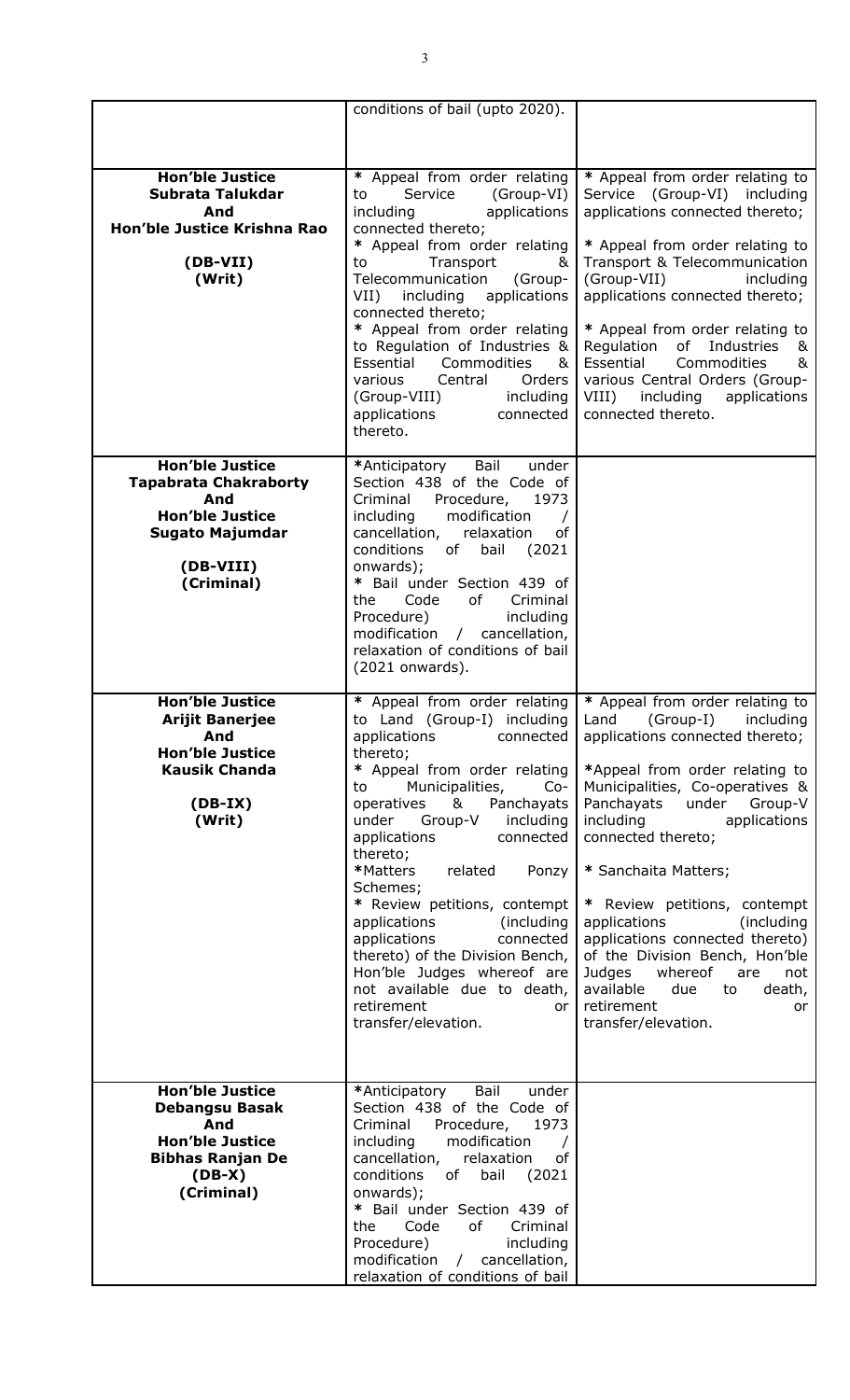|                                                                         | (2021 onwards).                                                                                                                                                                                                                                                                                                                                    |                                                                                                                                                                                                                                                                                                                                           |
|-------------------------------------------------------------------------|----------------------------------------------------------------------------------------------------------------------------------------------------------------------------------------------------------------------------------------------------------------------------------------------------------------------------------------------------|-------------------------------------------------------------------------------------------------------------------------------------------------------------------------------------------------------------------------------------------------------------------------------------------------------------------------------------------|
|                                                                         |                                                                                                                                                                                                                                                                                                                                                    |                                                                                                                                                                                                                                                                                                                                           |
|                                                                         |                                                                                                                                                                                                                                                                                                                                                    |                                                                                                                                                                                                                                                                                                                                           |
|                                                                         | <b>Single Bench</b>                                                                                                                                                                                                                                                                                                                                |                                                                                                                                                                                                                                                                                                                                           |
| The Hon'ble The Chief Justice<br><b>Prakash Shrivastava</b><br>$(SB-I)$ | * Matters related to Section 11<br>Arbitration<br>the<br>of<br>and<br>Conciliation Act, 1996<br>and<br>applications connected thereto.                                                                                                                                                                                                             | * Matters related to Section 11<br>Arbitration<br>the<br>of<br>and<br>Conciliation Act, 1996<br>and<br>applications connected thereto.                                                                                                                                                                                                    |
| (Civil)                                                                 |                                                                                                                                                                                                                                                                                                                                                    |                                                                                                                                                                                                                                                                                                                                           |
| <b>Hon'ble Justice</b><br><b>T.S. Sivagnanam</b><br>(Writ)              | * Writ matters irrespective of<br>2011<br>classification<br>upto<br>applications<br>including<br>connected thereto.                                                                                                                                                                                                                                | * Writ matters irrespective of<br>2011<br>classification<br>upto<br>including<br>applications<br>connected thereto.                                                                                                                                                                                                                       |
| Hon'ble Justice I.P. Mukerji<br>(Writ)                                  | * Writ matters irrespective<br>2010<br>classification<br>upto<br>including<br>applications<br>connected thereto.                                                                                                                                                                                                                                   | * Writ matters irrespective<br>2010<br>classification<br>upto<br>including<br>applications<br>connected thereto.                                                                                                                                                                                                                          |
| <b>Hon'ble Justice</b><br><b>Harish Tandon</b><br>(Civil)               | * Civil Revision matters upto<br>2010<br>including<br>applications<br>connected thereto.                                                                                                                                                                                                                                                           |                                                                                                                                                                                                                                                                                                                                           |
| <b>Hon'ble Justice Soumen Sen</b><br>(Writ)                             | * Writ matters irrespective of<br>classification<br>upto<br>2010<br>including<br>applications<br>connected thereto.                                                                                                                                                                                                                                | * Writ matters irrespective of<br>classification<br>upto<br>2010<br>including and the state of the state of the state of the state of the state of the state of the state of the state of the state of the state of the state of the state of the state of the state of the state of the state of t<br>applications<br>connected thereto. |
| <b>Hon'ble Justice</b><br>Joymalya Bagchi<br>(Criminal)                 | * Criminal revision matters<br>2013<br>including<br>upto<br>applications connected thereto.                                                                                                                                                                                                                                                        |                                                                                                                                                                                                                                                                                                                                           |
| <b>Hon'ble Justice</b><br>Subrata Talukdar<br>(Writ)                    | * Writ matters irrespective of  <br>classification<br>2010<br>upto<br>including<br>applications<br>connected thereto.                                                                                                                                                                                                                              | * Writ matters irrespective of<br>2010<br>classification<br>upto<br>including<br>applications<br>connected thereto.                                                                                                                                                                                                                       |
| <b>Hon'ble Justice</b><br><b>Tapabrata Chakraborty</b><br>(Writ)        | * Writ matters irrespective of<br>classification<br>upto<br>2010<br>including<br>applications<br>connected thereto.                                                                                                                                                                                                                                | * Writ matters irrespective of<br>classification<br>upto<br>2010<br>including<br>applications<br>connected thereto.                                                                                                                                                                                                                       |
| <b>Hon'ble Justice</b><br><b>Arijit Banerjee</b><br>(Civil)             | * Civil Revision matters upto<br>2010 including<br>applications<br>connected thereto.                                                                                                                                                                                                                                                              |                                                                                                                                                                                                                                                                                                                                           |
| <b>Hon'ble Justice</b><br><b>Debangsu Basak</b><br>(Writ)               | * Writ matters irrespective of<br>classification<br>upto<br>2010<br>including<br>applications<br>connected thereto.                                                                                                                                                                                                                                | * Writ matters irrespective of<br>classification<br>upto<br>2010<br>applications<br>including<br>connected thereto.                                                                                                                                                                                                                       |
| <b>Hon'ble Justice</b><br><b>Shivakant Prasad</b><br>$(SB-II)$          | * Admission and hearing of<br>Civil Revisions under Article<br>227 of the Constitution of India<br>applications<br>including and the state of the state of the state of the state of the state of the state of the state of the state of the state of the state of the state of the state of the state of the state of the state of the state of t |                                                                                                                                                                                                                                                                                                                                           |
| (Civil)                                                                 | connected thereto (upto 2019);<br>* Matters relating to contempt<br>(civil) of sub-ordinate Courts to<br>be heard by a Judge sitting<br>singly.                                                                                                                                                                                                    |                                                                                                                                                                                                                                                                                                                                           |
| <b>Hon'ble Justice</b><br>Rajasekhar Mantha<br>$(SB-III)$<br>(Writ)     | * Matters (motion and hearing)<br>226 of the<br>under Article<br>Constitution of India relating to<br>Residuary<br>under<br>Group-IX<br>(excluding matters related to                                                                                                                                                                              | * Matters (motion and hearing)<br>226<br>under Article<br>of the<br>Constitution of India relating to<br>under<br>Residuary<br>Group-IX<br>(excluding matters related to                                                                                                                                                                  |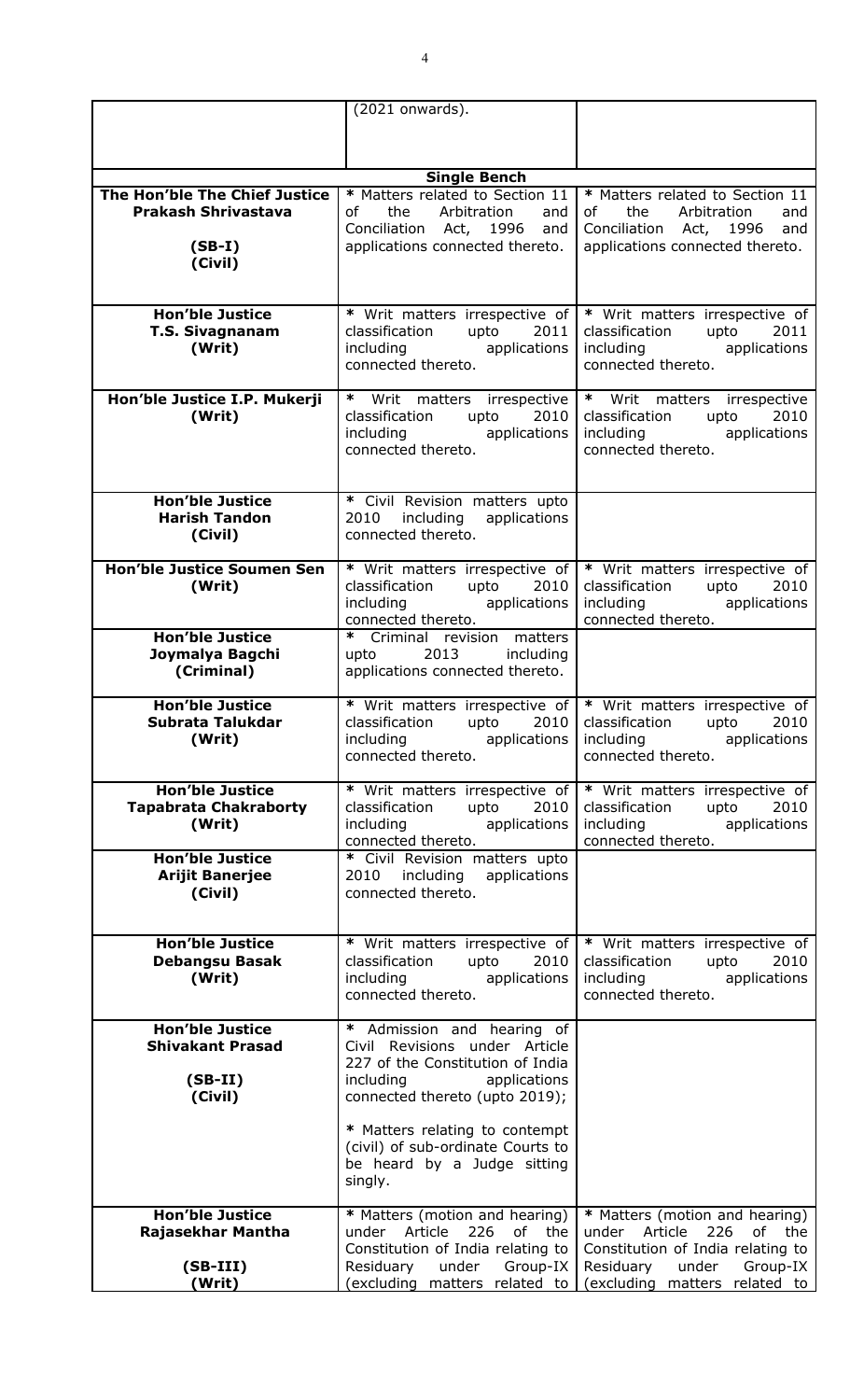|                                                | Electricity, Public<br>Premises<br>Unauthorised Occupants Act,<br>1971) including applications<br>connected thereto. | Electricity, Public<br>Premises<br>Unauthorised Occupants Act,<br>1971) including<br>applications<br>connected thereto. |
|------------------------------------------------|----------------------------------------------------------------------------------------------------------------------|-------------------------------------------------------------------------------------------------------------------------|
| <b>Hon'ble Justice</b>                         | * Matters (motion and hearing)                                                                                       | * Matters (motion and hearing)                                                                                          |
| Sabyasachi Bhattacharyya                       | under Article<br>226<br>of the                                                                                       | 226<br>under Article<br>of<br>the                                                                                       |
|                                                | Constitution of India relating to                                                                                    | Constitution of India relating to                                                                                       |
| $(SB-IV)$                                      | under<br>Group-IX<br>Residuary                                                                                       | under<br>Residuary<br>Group-IX                                                                                          |
| (Writ)                                         | (matters related to Electricity,                                                                                     | (matters related to Electricity,                                                                                        |
|                                                | Public Premises (Eviction of                                                                                         | Public Premises (Eviction of                                                                                            |
|                                                | Unauthorised Occupants) Act,<br>1971) including applications                                                         | Unauthorised Occupants) Act,<br>1971) including<br>applications                                                         |
|                                                | connected thereto.                                                                                                   | connected thereto.                                                                                                      |
|                                                |                                                                                                                      |                                                                                                                         |
| <b>Hon'ble Justice</b>                         | * Matters (motion & hearing)                                                                                         | * Matters (motion & hearing)                                                                                            |
| Moushumi Bhattacharya                          | under Article<br>226 of<br>the                                                                                       | 226<br>under Article<br>of the                                                                                          |
|                                                | Constitution of India relating to                                                                                    | Constitution of India relating to                                                                                       |
| $(SB-V)$<br>(Writ)                             | universities<br>colleges,<br>and<br>libraries<br>under<br>Group-II                                                   | colleges,<br>universities<br>and<br>libraries<br>under<br>Group-II                                                      |
|                                                | including<br>services<br>and                                                                                         | including<br>services<br>and                                                                                            |
|                                                | applications connected thereto;                                                                                      | applications connected thereto;                                                                                         |
|                                                |                                                                                                                      |                                                                                                                         |
|                                                | * Matters (motion & hearing)<br>under Article 226<br>of the                                                          | * Matters (motion & hearing)<br>under Article 226<br>of the                                                             |
|                                                | Constitution of India relating to                                                                                    | Constitution of India relating to                                                                                       |
|                                                | Transport<br>and                                                                                                     | Transport<br>and                                                                                                        |
|                                                | Telecommunication<br>under                                                                                           | Telecommunication<br>under                                                                                              |
|                                                | Group-VII<br>and<br>applications                                                                                     | Group-VII<br>and<br>applications                                                                                        |
|                                                | connected thereto.                                                                                                   | connected thereto.                                                                                                      |
| <b>Hon'ble Justice</b>                         | of<br>After<br>completion<br>the                                                                                     | the<br>After<br>completion<br>of                                                                                        |
| <b>Shekhar B. Saraf</b>                        | Commercial Division matters,                                                                                         | Commercial Division matters,                                                                                            |
|                                                | will take up--                                                                                                       | will take up--                                                                                                          |
| $(SB-VI)$<br>(Civil)                           | * Review petitions, contempt<br>applications<br>(including                                                           | * Interlocutory matters and<br>Intellectual<br>Rights<br>Property                                                       |
|                                                | applications connected thereto)                                                                                      | matters (except suits);                                                                                                 |
|                                                | of the Single Bench, Hon'ble                                                                                         | * Review petitions, contempt                                                                                            |
|                                                | Judge whereof is not available                                                                                       | (including<br>applications                                                                                              |
|                                                | due to death, retirement or                                                                                          | applications connected thereto)                                                                                         |
|                                                | transfer/elevation.                                                                                                  | of the Single Bench, Hon'ble<br>Judge whereof is not available                                                          |
|                                                |                                                                                                                      | due to death, retirement or                                                                                             |
|                                                |                                                                                                                      | transfer/elevation.                                                                                                     |
|                                                |                                                                                                                      |                                                                                                                         |
| <b>Hon'ble Justice</b><br>Rajarshi Bharadwaj   | * Writ petition irrespective of<br>classification<br>including                                                       | * Writ petition irrespective of<br>classification<br>including                                                          |
|                                                | applications thereto upto 2012.                                                                                      | applications thereto upto 2012.                                                                                         |
| (Writ)                                         |                                                                                                                      |                                                                                                                         |
|                                                |                                                                                                                      |                                                                                                                         |
| <b>Hon'ble Justice</b><br><b>Shampa Sarkar</b> | * Matters (motion & hearing)<br>under Article 226 of the                                                             | * Matters (motion & hearing)<br>under Article 226<br>of the                                                             |
|                                                | Constitution of India relating to                                                                                    | Constitution of India relating to                                                                                       |
| $(SB-VII)$                                     | Municipalities, Panchayats and                                                                                       | Municipalities, Panchayats and                                                                                          |
| (Writ)                                         | Co-operative Societies under                                                                                         | Co-operative Societies under                                                                                            |
|                                                | Group-V including applications                                                                                       | Group-V including applications                                                                                          |
|                                                | connected<br>thereto<br>(2017)<br>onwards).                                                                          | connected<br>thereto<br>(2017)<br>onwards).                                                                             |
|                                                |                                                                                                                      |                                                                                                                         |
| <b>Hon'ble Justice</b>                         |                                                                                                                      | the<br>After<br>completion<br>of                                                                                        |
| Ravi Krishan Kapur                             |                                                                                                                      | Commercial Division matters,<br>will take up--                                                                          |
| (SB-VIII)                                      |                                                                                                                      | ∗<br><b>Matters</b><br>relating<br>to                                                                                   |
| (Civil)                                        |                                                                                                                      | Companies Act including suits                                                                                           |
|                                                |                                                                                                                      | against<br>companies<br>(in                                                                                             |
|                                                |                                                                                                                      | liquidation),<br>admiralty<br>and                                                                                       |
|                                                |                                                                                                                      | contempt matters relating to                                                                                            |
|                                                |                                                                                                                      | Company<br>Board<br>Law<br>and<br>misfeasance;                                                                          |
|                                                |                                                                                                                      | * Insolvency matters;                                                                                                   |
|                                                |                                                                                                                      | * Matters under Arbitration Act,                                                                                        |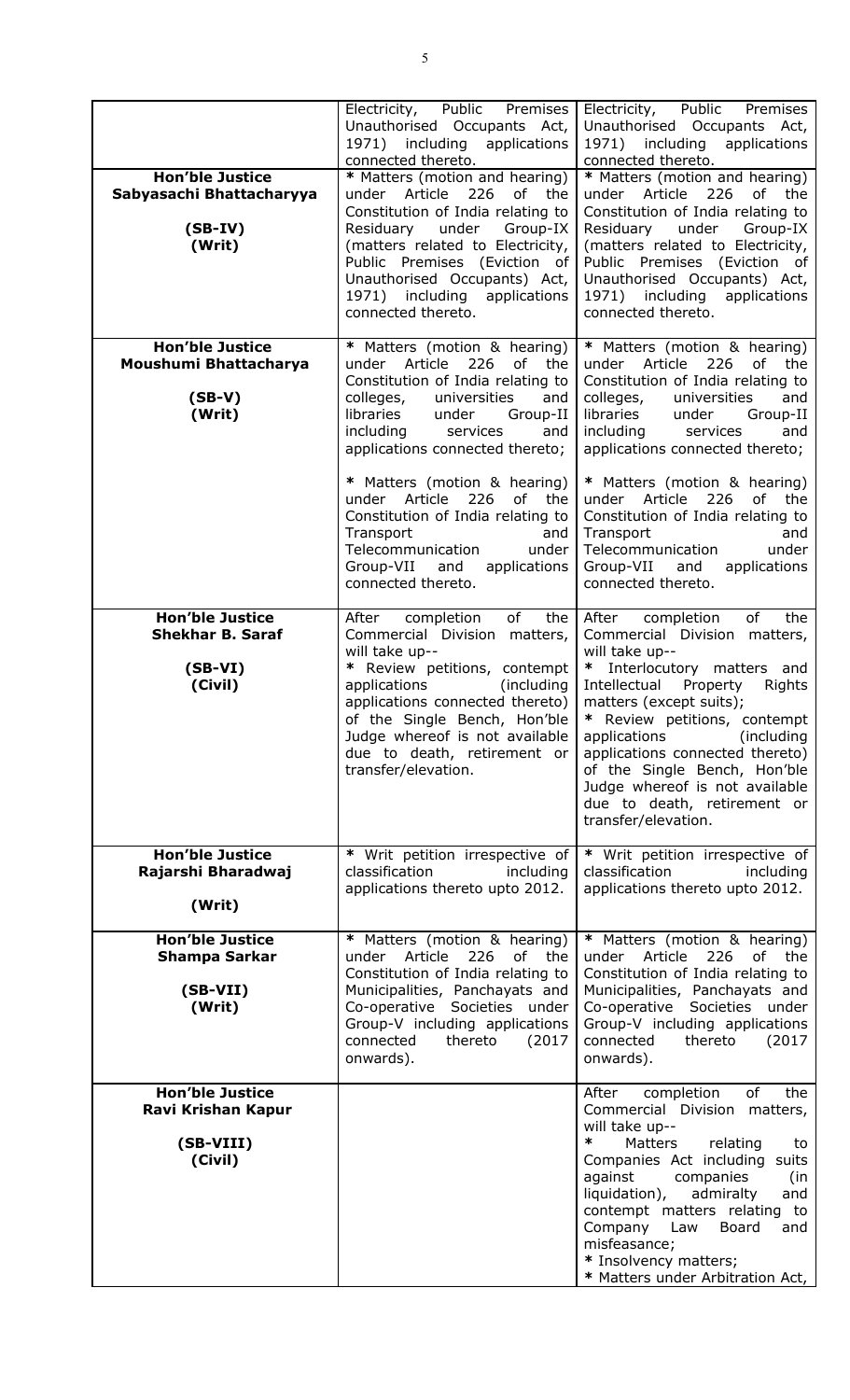|                                                                               |                                                                                                                                                                                                                                                                                                                                                                                                                            | 1940<br>Arbitration<br>&<br>and<br>Conciliation<br>1996<br>Act,<br>(excluding matters pertaining<br>to Section 11 of the Act)<br>including<br>applications<br>connected thereto;<br>∗<br>Hearing<br>of<br>suits<br>and<br>applications connected thereto<br>excluding the matters assigned<br>to other Bench(s).                                                                      |
|-------------------------------------------------------------------------------|----------------------------------------------------------------------------------------------------------------------------------------------------------------------------------------------------------------------------------------------------------------------------------------------------------------------------------------------------------------------------------------------------------------------------|---------------------------------------------------------------------------------------------------------------------------------------------------------------------------------------------------------------------------------------------------------------------------------------------------------------------------------------------------------------------------------------|
| <b>Hon'ble Justice</b><br><b>Arindam Mukherjee</b><br>$(SB-IX)$<br>(Writ)     | * Matters (motion & hearing)<br>Article<br>226<br>under<br>of<br>the<br>Constitution of India relating to<br>service under Group VI and<br>applications connected thereto.                                                                                                                                                                                                                                                 | * Matters (motion & hearing)<br>Article<br>226<br>of<br>the<br>under<br>Constitution of India relating to<br>service under Group VI and<br>applications connected thereto.                                                                                                                                                                                                            |
| <b>Hon'ble Justice</b><br><b>Biswajit Basu</b><br>$(SB-X)$<br>(Civil)         | Admission and hearing of<br>*<br>Civil Revisions under Article<br>227 of the Constitution of India<br>including<br>applications<br>connected<br>thereto<br>(2020)<br>onwards).<br>* Hearing of Second Appeal,<br>Second Miscellaneous Appeal<br>irrespective of years including                                                                                                                                            |                                                                                                                                                                                                                                                                                                                                                                                       |
|                                                                               | applications connected thereto.                                                                                                                                                                                                                                                                                                                                                                                            |                                                                                                                                                                                                                                                                                                                                                                                       |
| <b>Hon'ble Justice</b><br><b>Amrita Sinha</b><br>$(SB-XI)$<br>(Writ)          | * Matters (motion & hearing)<br>226<br>of the<br>under Article<br>Constitution of India relating to<br>under<br>Education<br>Group-II<br>(related to primary education,<br>madrasah including services)<br>including<br>applications<br>connected thereto;                                                                                                                                                                 | * Matters (motion & hearing)<br>226<br>under Article<br>of the<br>Constitution of India relating to<br>Education<br>under<br>Group-II<br>(related to primary education,<br>madrasah including services)<br>including<br>applications<br>connected thereto;                                                                                                                            |
|                                                                               | * Matters (motion & hearing)<br>under Article 226 of the<br>Constitution of India relating to<br>Regulation<br>of Industries<br>&<br>Essential<br>Commodities<br>&<br>various Central Orders under<br>Group VIII and applications<br>connected thereto.                                                                                                                                                                    | * Matters (motion & hearing)<br>under Article 226 of the<br>Constitution of India relating to<br>Regulation<br>of Industries<br>&<br>Essential<br>Commodities<br>&<br>various Central Orders under<br>Group VIII and applications<br>connected thereto.                                                                                                                               |
| <b>Hon'ble Justice</b><br><b>Abhijit Gangopadhyay</b><br>$(SB-XII)$<br>(Writ) | * Matters (motion & hearing)<br>226<br>of the<br>under Article<br>Constitution of India relating to<br>Education<br>under<br>Group-II<br>including<br>services<br>and<br>applications connected thereto.<br>(Excluding matters relating to<br>primary education, colleges,<br>madrasah,<br>universities<br>and<br>libraries<br>under<br>Group-II<br>including<br>services<br>and<br>applications<br>connected<br>thereto). | * Matters (motion & hearing)<br>226<br>under Article<br>of the<br>Constitution of India relating to<br>Education<br>Group-II<br>under<br>including<br>applications<br>connected thereto. (Excluding<br>matters relating to primary<br>education, madrasah, colleges,<br>universities and libraries under<br>Group-II including services and<br>applications<br>connected<br>thereto). |
| Hon'ble Justice Jay Sengupta<br>(SB-XIII)<br>(Criminal)                       | * Criminal<br>revision<br>matters<br>applications<br>including<br>connected<br>thereto<br>(2021)<br>onwards);<br>* Reference under Section 395<br>of the<br>Code<br>of Criminal<br>Procedure, 1973.                                                                                                                                                                                                                        |                                                                                                                                                                                                                                                                                                                                                                                       |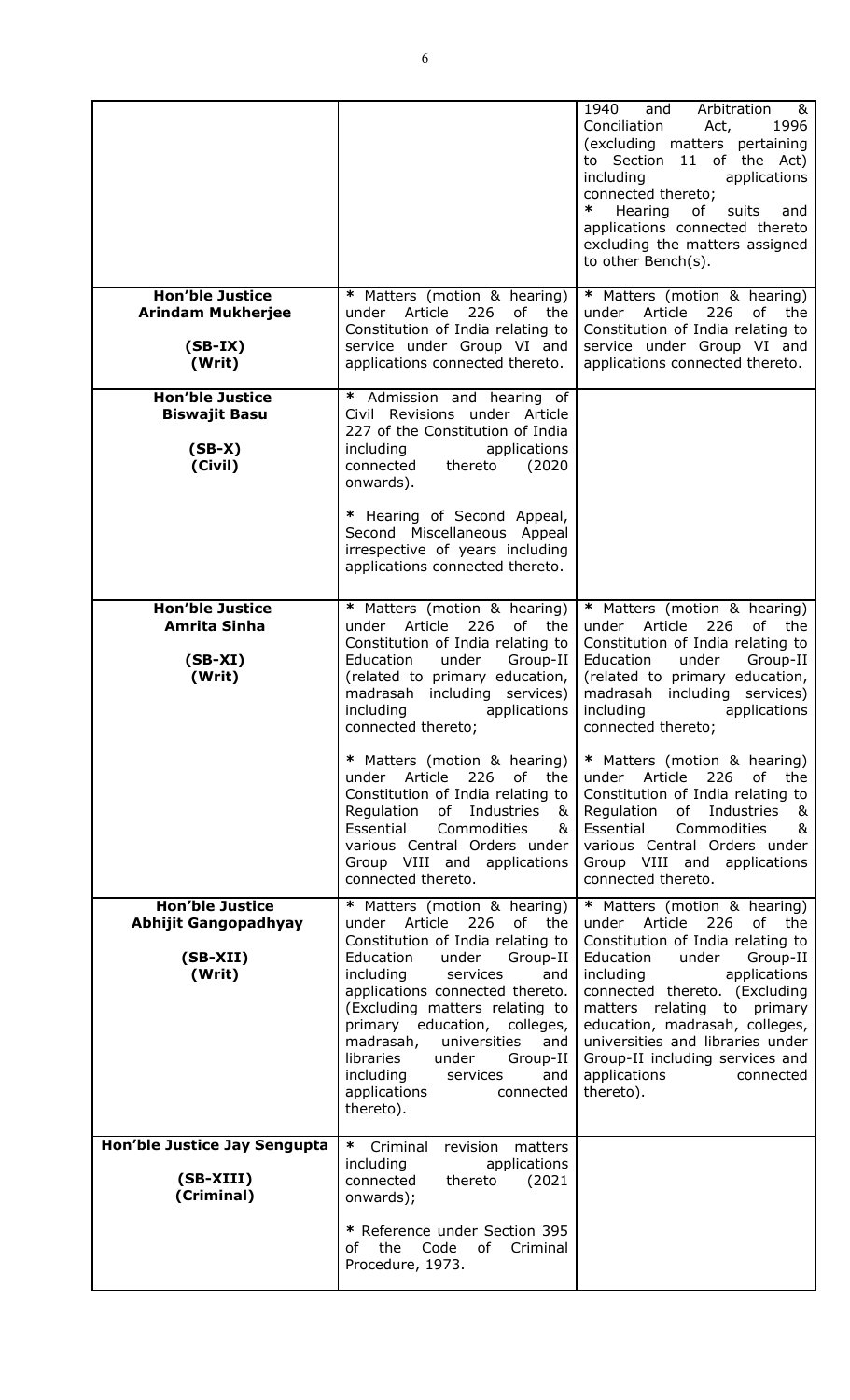| <b>Hon'ble Justice</b><br><b>Bibek Chaudhuri</b><br>$(SB-XIV)$<br>(Criminal)  | * Admission and Hearing of<br>Criminal Appeal irrespective of<br>year including application for<br>suspension of sentence<br>in.<br>pending appeals and other<br>applications connected thereto;<br>* Hearing of criminal appeals<br>relating to 'crime<br>against<br>women'.                                                                                                        |                                                                                                                                                                                                                                                                                                                                                                                |
|-------------------------------------------------------------------------------|--------------------------------------------------------------------------------------------------------------------------------------------------------------------------------------------------------------------------------------------------------------------------------------------------------------------------------------------------------------------------------------|--------------------------------------------------------------------------------------------------------------------------------------------------------------------------------------------------------------------------------------------------------------------------------------------------------------------------------------------------------------------------------|
| <b>Hon'ble Justice</b><br><b>Subhasis Dasgupta</b>                            | * Applications under Section 24<br>of the Code of Civil Procedure;                                                                                                                                                                                                                                                                                                                   |                                                                                                                                                                                                                                                                                                                                                                                |
| $(SB-XV)$<br>(Civil)                                                          | * Hearing of Second Appeal,<br>Second Miscellaneous Appeal<br>irrespective of years including<br>applications connected thereto;<br>* Appeals related to all Claim<br>Cases including applications<br>connected thereto.                                                                                                                                                             |                                                                                                                                                                                                                                                                                                                                                                                |
| <b>Hon'ble Justice Suvra Ghosh</b><br>$(SB-XVI)$<br>(Writ)                    | * Matters (motion & hearing)<br>under Article<br>226<br>of the<br>Constitution of India relating to<br>Land under Group-I including<br>applications connected thereto;                                                                                                                                                                                                               | * Matters (motion & hearing)<br>under Article<br>226<br>of the<br>Constitution of India relating to<br>Land under Group-I including<br>applications connected thereto;                                                                                                                                                                                                         |
|                                                                               | * Matters (motion & hearing)<br>under Article<br>226<br>of the<br>Constitution of India relating to<br>Labour<br>under<br>Group-III<br>including<br>applications<br>connected thereto.                                                                                                                                                                                               | * Matters (motion & hearing)<br>under Article<br>226<br>of the<br>Constitution of India relating to<br>Labour<br>Group-III<br>under<br>including<br>applications<br>connected thereto.                                                                                                                                                                                         |
| <b>Hon'ble Justice</b><br><b>Md. Nizamuddin</b><br>(SB-XVII)<br>(Writ)        | * Matters (motion & hearing)<br>under Article<br>226 of<br>the<br>Constitution of India relating to<br>Revenue<br>Tax<br>Laws<br>and<br>(Excluding<br>Land<br>Revenue)<br>under<br>Group-IV<br>including<br>applications connected thereto.                                                                                                                                          | * Matters (motion & hearing)<br>under Article<br>226 of the<br>Constitution of India relating to<br>Revenue<br>Laws<br>and<br>Tax<br>(Excluding<br>Revenue)<br>Land<br>under<br>Group-IV<br>including<br>applications connected thereto.                                                                                                                                       |
| <b>Hon'ble Justice</b><br><b>Tirthankar Ghosh</b><br>(SB-XVIII)<br>(Criminal) | * Bail under Section 439 of the<br>Code of Criminal Procedure,<br>1973 including modification/<br>cancellation and relaxation of<br>conditions of bail.                                                                                                                                                                                                                              |                                                                                                                                                                                                                                                                                                                                                                                |
| <b>Hon'ble Justice</b><br><b>Hiranmay Bhattacharyya</b><br>(Writ)             | * Writ Petition irrespective of<br>classification and applications<br>connected thereto.                                                                                                                                                                                                                                                                                             | * Writ Petition irrespective of<br>classification and applications<br>connected thereto.                                                                                                                                                                                                                                                                                       |
| <b>Hon'ble Justice</b><br>Saugata Bhattacharyya<br>$(SB-XIX)$<br>(Writ)       | ∗<br>of writ petition<br>Hearing<br>irrespective of classification and<br>including<br>applications<br>year<br>connected thereto;<br>* Matters (motion & hearing)<br>of<br>Article<br>226<br>the<br>under<br>Constitution of India relating to<br>Municipalities, Panchayats and<br>Co-operative Societies under<br>Group-V including applications<br>connected thereto (upto 2016). | of writ petition<br>∗<br>Hearing<br>irrespective of classification and<br>year<br>including<br>applications<br>connected thereto;<br>* Matters (motion & hearing)<br>under Article<br>226<br>of the<br>Constitution of India relating to<br>Municipalities, Panchayats and<br>Co-operative Societies under<br>Group-V including applications<br>connected thereto (upto 2016). |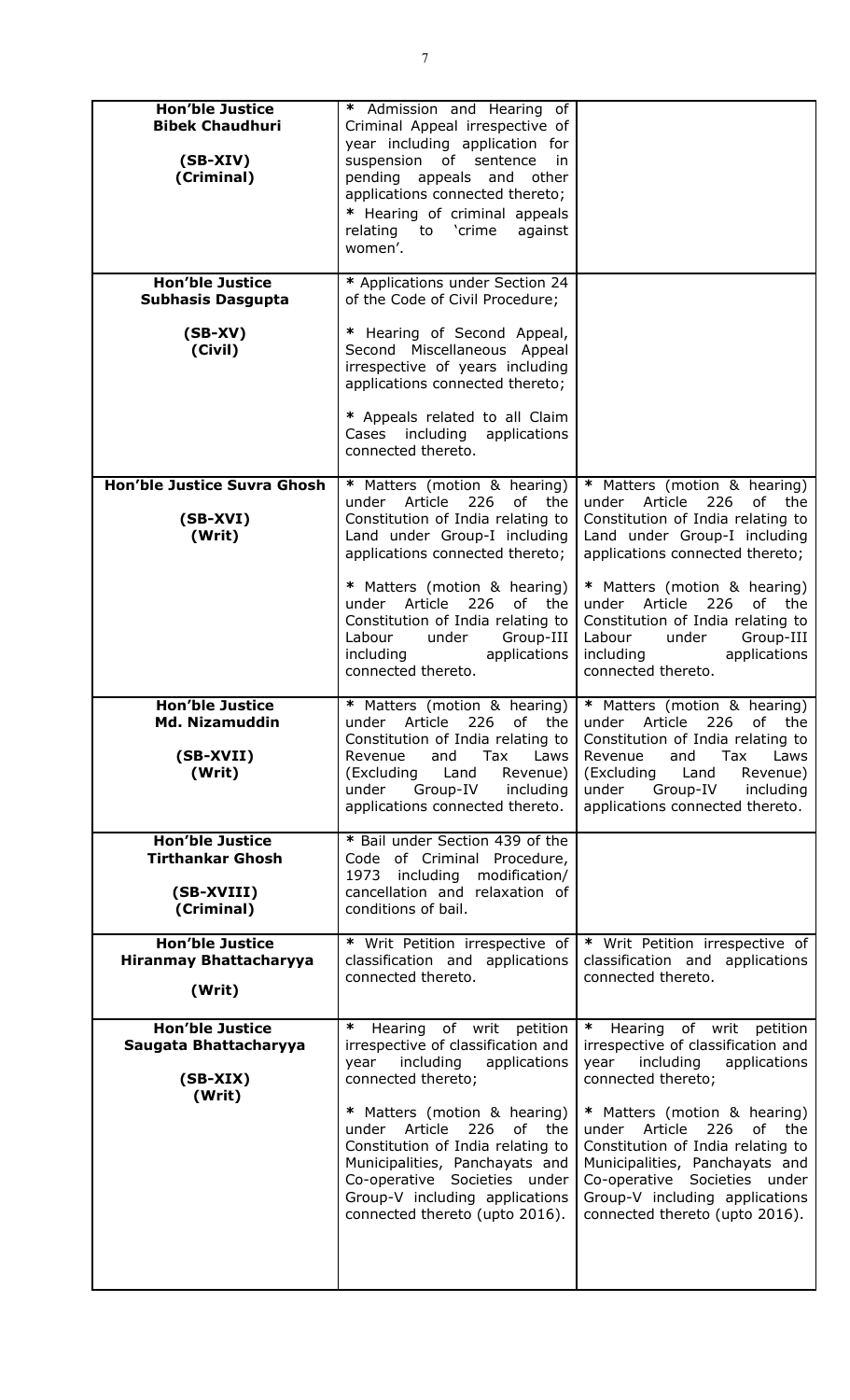| <b>Hon'ble Justice</b><br><b>Kausik Chanda</b><br>(Criminal)                                                | * Hearing of Criminal Revisions<br>irrespective of years including<br>connected applications thereto.                                                                                                                                                                                                              | * Hearing of Criminal Revisions<br>irrespective of years including<br>connected applications thereto. |
|-------------------------------------------------------------------------------------------------------------|--------------------------------------------------------------------------------------------------------------------------------------------------------------------------------------------------------------------------------------------------------------------------------------------------------------------|-------------------------------------------------------------------------------------------------------|
| <b>Hon'ble Justice</b><br>Aniruddha Roy<br>(Writ)                                                           | * Writ Petition irrespective of<br>classification and applications<br>connected thereto.                                                                                                                                                                                                                           | * Writ Petition irrespective of<br>classification and applications<br>connected thereto.              |
| <b>Hon'ble Justice</b><br><b>Kesang Doma Bhutia</b><br>$(SB-XX)$<br>(Civil)                                 | *<br>Admission and hearing of<br>Civil Revisions under Article<br>227 of the Constitution of India<br>applications<br>including<br>thereto<br>connected<br>(2021)<br>onwards).<br>* Hearing of Second Appeal,<br>Second Miscellaneous Appeal<br>irrespective of years including<br>applications connected thereto. |                                                                                                       |
| <b>Hon'ble Justice</b><br><b>Rabindranath Samanta</b><br>(Criminal)                                         | * Hearing of Criminal Appeals<br>2010<br>including<br>upto<br>applications connected thereto.                                                                                                                                                                                                                      |                                                                                                       |
| <b>Hon'ble Justice</b><br><b>Sugato Majumdar</b><br>(Civil)                                                 | * Civil Revision matters upto<br>2013<br>including<br>applications<br>connected thereto.                                                                                                                                                                                                                           |                                                                                                       |
| <b>Hon'ble Justice</b><br><b>Bivas Pattanayak</b><br>(Civil)                                                | * Hearing of Second Appeal,<br>Second Miscellaneous Appeal,<br>Claim<br>Cases<br>including<br>applications connected thereto.                                                                                                                                                                                      |                                                                                                       |
| <b>Hon'ble Justice</b><br>Ananda Kumar Mukherjee<br>$(SB-XXI)$<br>(Criminal)<br>Hon'ble Justice Krishna Rao | Criminal revision<br>matters<br>including<br>applications<br>connected thereto (upto 2020).<br>* Criminal Appeals irrespective<br>of years including applications<br>connected thereto.<br>* Writ Petition irrespective of                                                                                         | * Writ Petition irrespective of                                                                       |
| (Writ)<br><b>Hon'ble Justice</b>                                                                            | classification and applications<br>connected thereto.<br>∗<br>Criminal Revision<br>matters                                                                                                                                                                                                                         | classification and applications<br>connected thereto.                                                 |
| <b>Bibhas Ranjan De</b><br>(Criminal)                                                                       | including<br>applications<br>connected thereto irrespective<br>of years;<br>* Criminal Appeals irrespective<br>of years including applications<br>connected thereto.                                                                                                                                               |                                                                                                       |
| Hon'ble Justice Ajoy Kumar<br><b>Mukherjee</b><br>(Civil)                                                   | $\ast$<br>matters<br>Civil<br>Revision<br>including<br>applications<br>connected thereto irrespective<br>of years;<br>* Hearing of Second Appeal,<br>Second Miscellaneous Appeal,<br>Claim Cases irrespective of<br>including applications<br>years<br>connected thereto.                                          |                                                                                                       |